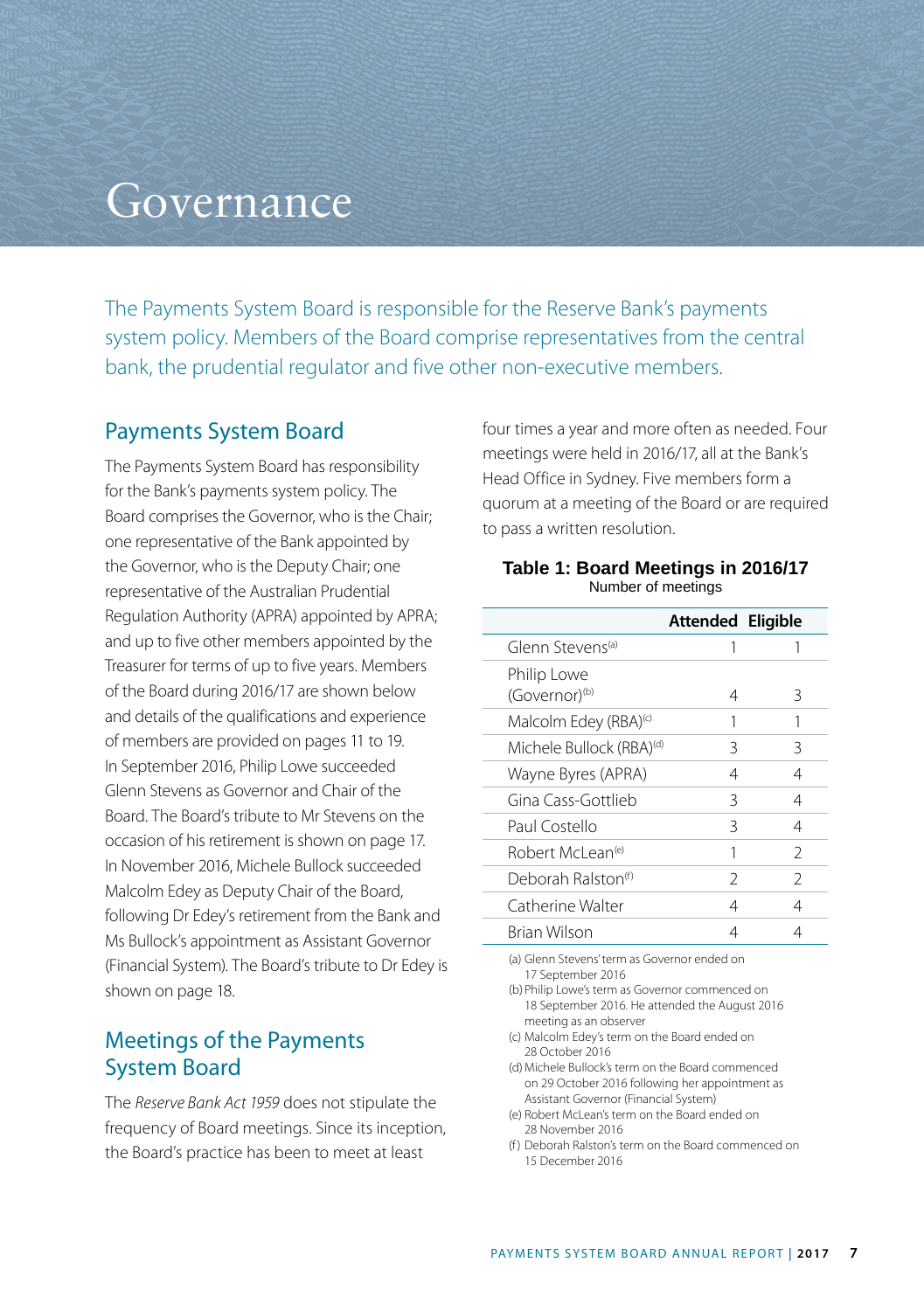# Conduct of Payments System Board Members

On appointment to the Payments System Board, each member is required under the Reserve Bank Act to sign a declaration to maintain confidentiality in relation to the affairs of the Board and the Bank.

Members of the Board must comply with their statutory obligations in that capacity. The main sources of those obligations are the *Public Governance, Performance and Accountability Act 2013* (PGPA Act) and the Reserve Bank Act. Their obligations under the PGPA Act include obligations to exercise their powers and discharge their duties with care and diligence, honestly, in good faith and for a proper purpose. Members must not use their position, or any information obtained by virtue of their position, to benefit themselves or any other person, or to cause detriment to the Bank or any other person. Members must declare to the other members of the Board any material personal interest they have in a matter relating to the affairs of the Board. Members may give standing notice to other members outlining the nature and extent of a material personal interest.

Over and above these statutory requirements, members recognise their responsibility for maintaining a reputation for integrity and propriety on the part of the Board and the Bank in all respects. Members have therefore adopted a Code of Conduct that provides a number of general principles as a guide for their conduct in fulfilling their duties and responsibilities as members of the Board; a copy of the Code is on the Bank's website.

### Remuneration and Allowances

Remuneration and travel allowances for the non-executive members of the Payments System Board are set by the Remuneration Tribunal.

# Induction of Board Members

An induction program assists newly appointed Board members in understanding their role and responsibilities, and provides them with an overview of the Bank's role in the payments system and details of relevant developments in preceding years. Separate briefing sessions are tailored to meet particular needs or interests.

# Policy Risk Management Framework and Board Review

Towards the end of 2016, the Payments System Board conducted its annual review of the key risks inherent in the consideration of payments policy and the payments policy risk register and control framework. Some changes were made to the risk register, mainly to incorporate feedback from regulated entities and consultation within the Bank to mitigate risks associated with poor policy processes and advice. The control framework was assessed to be operating effectively and managing risks adequately.

At the same time, the Board conducted its annual review of its own operation and processes. It concluded that Board processes were functioning effectively. Further enhancements were introduced to refine the management of meeting agendas and presentations to ensure optimal input from Board members.

# Indemnities

Members of the Payments System Board are indemnified against liabilities incurred by reason of their appointment to the Board or by virtue of holding and discharging such office. Prior to 1 July 2014 these indemnities were in accordance with section 27M of the *Commonwealth Authorities and Companies Act 1997* (CAC Act), which specified when indemnity for liability and legal costs was not allowed. Indemnities given since 1 July 2014, when the CAC Act